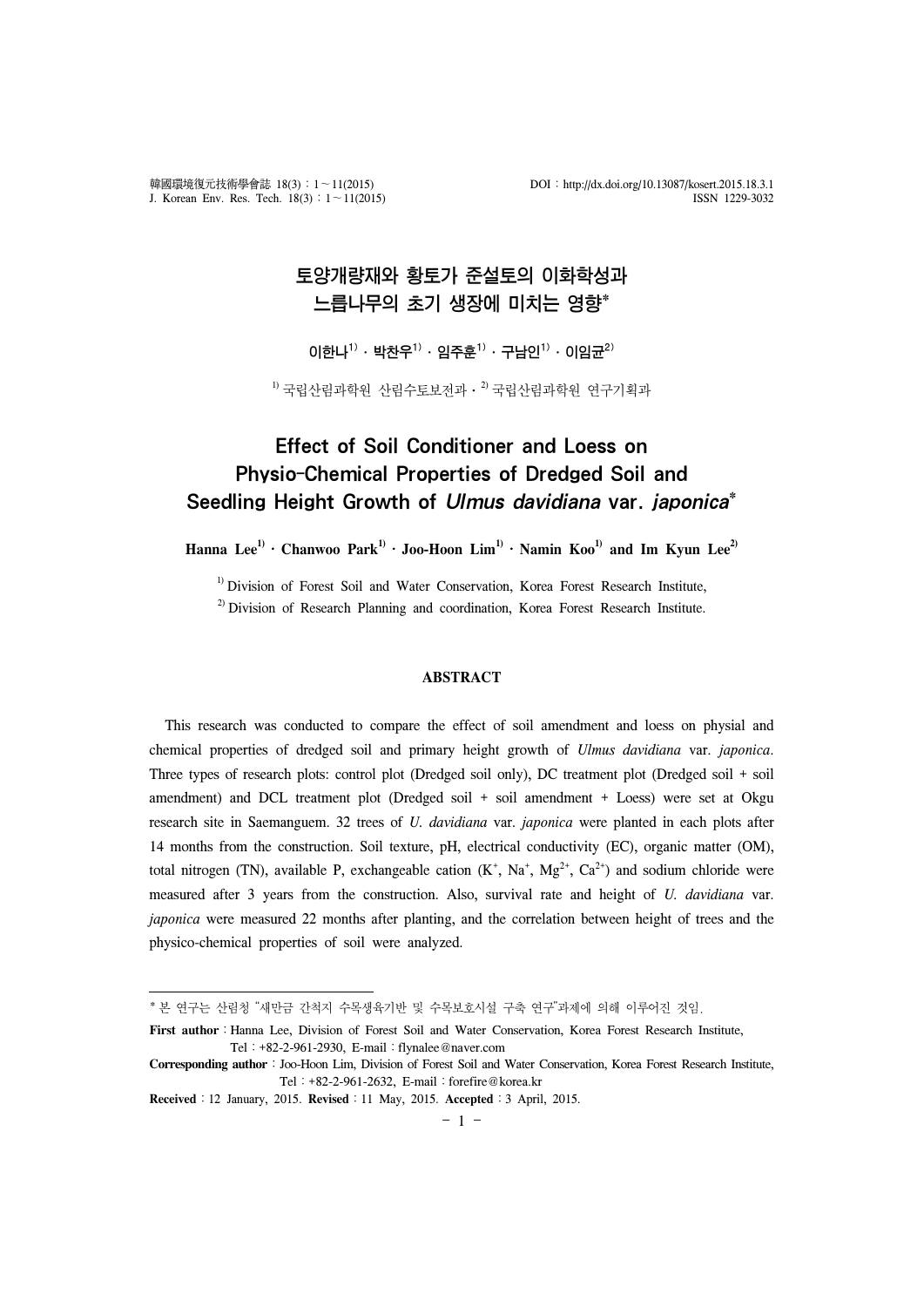Even though pH in both DC and DCL treatment plots are lower than control plot, they are still alkaline (> pH 8). OM, TN and available P in both DC and DCL treatment were higher than the control. Particularly, the content of available P in both DC and DCL treatment plots are 1.4∼5.1 times and 2.0∼3.1 times higher than the control respectively. The concentration of exchangeable Mg in DCL treatment plot was 1.1∼5.5 times higher than the control (*p* < .05).

The survival rate of the species was the highest in DCL treatment plot (98%) followed by DC treatment plot and the control. The average height of the trees in both DC and DCL treatment plots is 1.1m while the control is 0.8m. OM, TN, available P,  $K^+$  were significantly related to the height of *U. davidiana* var. *japonica*(*p* < .01).

The results indicate that soil amendment affects on soil physial and chemical properties of dredged soil and height growth of *U. davidiana* var. *japonica.*

Key Words:*Saemanguem area, Reclaimed land, Improved Soil, Salty Soil.*

# I. 서 론

바닷가에 위치하여 인공적으로 조성된 토지 인 임해 매립지는 준설토로 매립한 준설토 매립 지, 산지 토양과 준설토가 혼합된 매립지, 산지 토양을 이용하여 매립한 산흙 매립지가 있다 (Seo, 2012). 이 중 준설토 매립지는 해저에 있 는 토양으로 모래 함량이 높아 토양 수분의 부 족, 토양 건조, 낮은 보수력과 보비력, 비산 등 의 문제점이 있으며, 높은 pH와 염분 농도, 또 한 산지 토양에 비해 1/10∼1/20정도인 유기물 및 양분 함량으로 수목 생육에 불리한 토양 조 건을 가지고 있다(Hu, 2003). 따라서 임해 매립 지에 식재된 수목은 염분이나 해풍의 피해를 받 기 쉽고, 시간이 경과되면서 생존율이 낮아지고 수형이 불량해 지는 등의 불량한 수목 생육의 사례가 많다(Bernstein and Ayers, 1971). 선행 연구에서, 임해 매립지의 토양 개량의 필요성을 보여준 것과 같이 임해 매립지에 식생 조성 및 녹화를 위해서는 식재 기반을 조성하는 것이 필 수적이다.

임해 매립지에 가장 많이 사용되는 식재 기 반 조성 방법 중에는 준설토 위에 오염되지 않

은 산지 토양을 1m∼1.5m의 높이로 복토하는 방법이 있다. 하지만 산지 토양으로 복토 시 토 사 확보가 어렵고 주변 산지의 훼손이나 생태계 파괴 등의 문제를 야기한다. 다른 식재 기반 조 성 방법으로는 복토, 성토, 객토, 토양개량재의 혼합, 시비, 배수를 이용하여 토양의 성질을 개 량하는 방법이 있다(Kim, 2001).

토양개량재의 종류에는 유기물을 주원료로 하 는 유기성 토양개량재와 광석을 주원료로 하는 무기성 토양개량재로 구분할 수 있다(Kim at al., 2009). 그 중 유기성 토양개량재는 토양 미생물 이 포함되어 있어 토양 영양분을 이용하면서 척 박한 토양이나 토심이 깊은 지역에서도 양분을 균형 있게 증진시켜 준다고 알려져 있다. Woo (2003)은 급경사면의 조기녹화와 토양유실의 억 제에 효과적인 것으로 보고하였고, Huttermann et al.(1999)은 토양개량재의 농도에 따라 사질토 에서 *Pinus halepensis*의 생존율과 토양 수분의 함량이 증가하였다고 발표하였다. 또한 토양개량 재와 배사토를 혼합하여 사용할 시 토양의 용적 밀도, 공극율, 수리전도도 및 양이온 치환용량에 개선효과가 있다고 보고하였다(Park et al., 1992). 객토 및 복토 등으로 이용되는 황토는 국내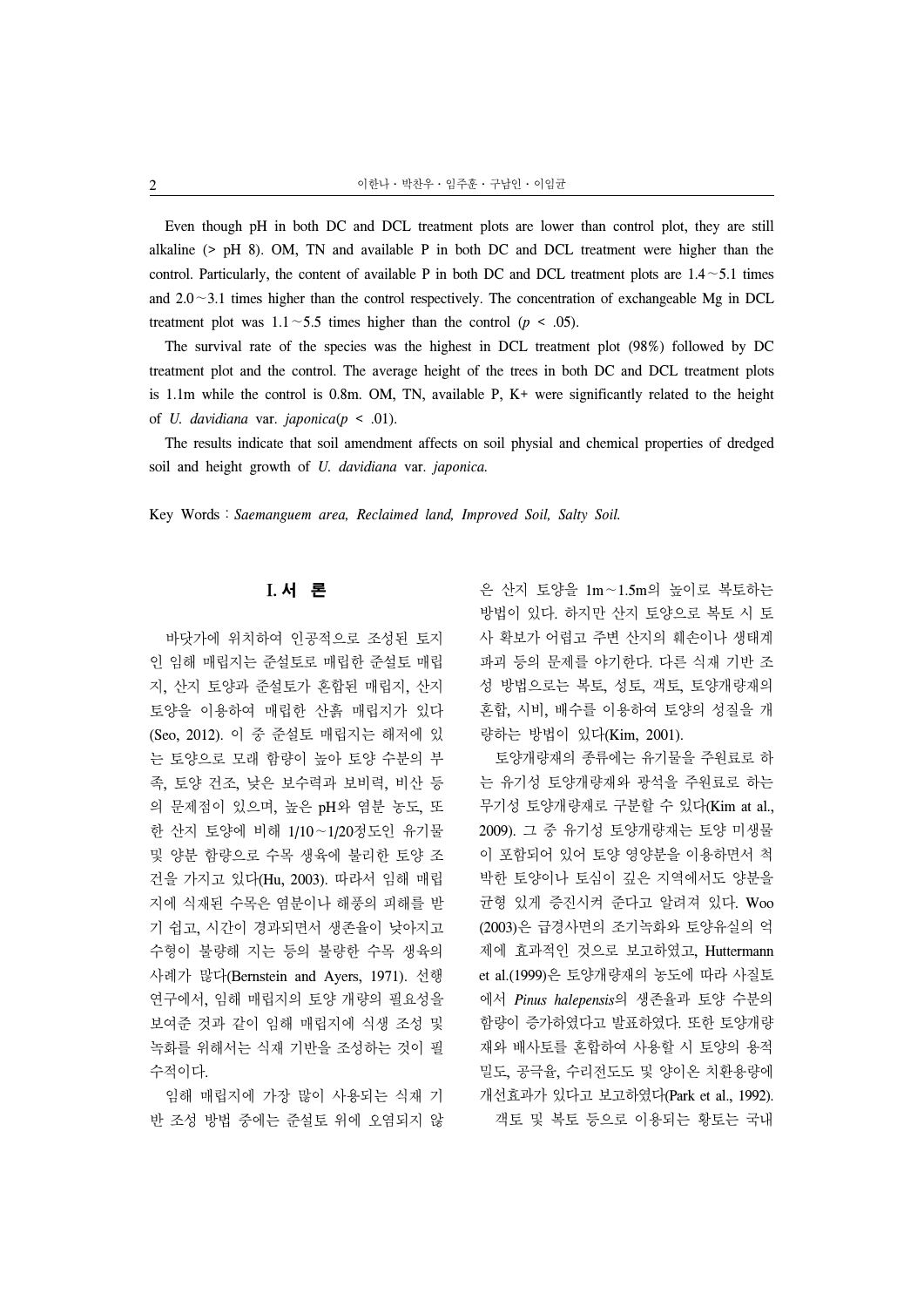에서 쉽게 구할 수 있고 인체에 무해하여 여러 용도로 사용되어 왔다. 주로 석영이 중심인 미 사 크기의 입자들로 구성되어 있으며, CaCO3, MgCO3와 같은 가용성 염류가 많이 포함된 연 황색 퇴적물이다. 일부 세립질 입자의 크기는 0.01∼0.05mm이며, 약 0.05mm인 입자는 수목 생육에 적합한 것으로 알려져 있다. Jeong et al. (2010)의 연구 결과에 의하면 황토의 주성분은 SiO2와 Al2O3이며 80.7%, 67.2%를 차지하고 있 으며 Fe2O3의 함량은 12.8%로 나타났다. 그 중 SiO<sub>2</sub>는 결합성 및 성형성을 좋게 하는 특성이 있다고 보고하였다. 또한 황토의 콜로이드 입자 는 물질을 응집 흡착하는 능력을 가지고 있으며, 황토를 변형(제올라이트, 란타늄-황토, 알루미늄-황토)하여 이용하고 있다(Hong, 2002; Shin et al., 2012).

임해 매립지에 수목 식재를 위해서는 토양 개량 뿐만 아니라 임해 매립지에 적응이 가능한 수종을 선정이 필수적이다. 본 연구에서 이용한 느릅나무(*Ulmus davidiana* var. *japonica*)는 임 해 매립지에 적응능력이 강하다고 알려져 있으 며, Park et al.,(2003)의 연구에서 임해 매립지 에서의 고사율이 7.33%로 낮게 나타나 비교적 임해 매립지에 잘 적응하고 있는 수종으로 밝혀

졌다. 또한 구덩이를 파서 식재하는 방법인 단 목 객토 지역에서의 느릅나무 고사율이 5.43% 로 낮아 내염성과 내조성이 강하고 이식이 용이 한 수종임을 확인하였다.

새만금 사업은 녹지, 주거용지, 산업 용지 등 의 새로운 공간을 창출하고자 계획되었으며, 이 지역은 바다 외곽에 방조제 축조로 노출된 간척 지에 준설토나 갯벌로 매립하여 조성 할 계획이 다(Prime minister's office, 2011). 따라서 본 연 구에서는 준설토의 수목 생육 기반 조성 연구의 일환으로, 준설토의 이화학성을 증진시킬 것으 로 기대되는 유기성 토양개량재와 황토를 이용 하여 토양개량재 혹은 토양개량재와 황토의 혼 합이 준설토 이화학성 향상 및 수목 생장에 미 치는 영향을 알아보고자 한다.

# II. 재료 및 방법

# 1. 시험지 및 시험구 조성

시험지의 위치는 방위 35° 53'38.05"N, 126° 41 55.35 E로서 행정구역으로는 전라북도 군산 시 옥구읍에 있다(Figure 1). 본 시험지는 새만 금 방조제의 축조로 간척지가 노출되었으며, 준 설공법으로 매립 될 예정이다. 본 연구는 준설



Figure 1. Soil treatment on each plot.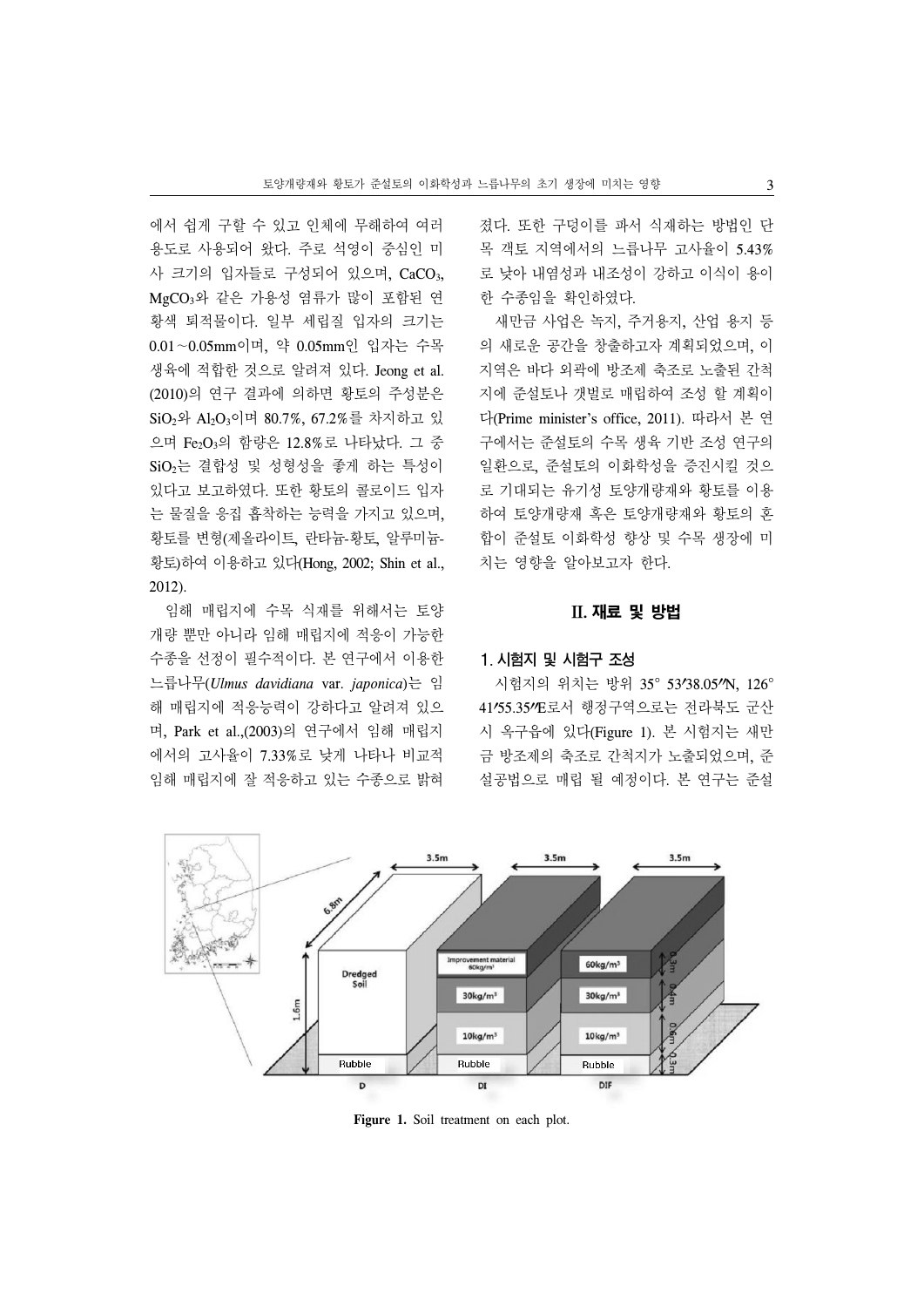| <b>OM</b> |      |      |      | Water contents | Lime | MgO  | <b>NaCl</b> |
|-----------|------|------|------|----------------|------|------|-------------|
| %         | %    | %    | $\%$ | %              | %    | %    | %           |
| 31.25     | 0.86 | 0.39 | 0.21 | 42.43          | 3.94 | 0.15 | 0.24        |

**Table 1.** The Physial and Chemical Properties of soil amendment.

| Table 2. The Physial and Chemical Properties of loess. |  |
|--------------------------------------------------------|--|
|--------------------------------------------------------|--|

|       | Soil    | pH   | <b>OM</b> | TN   | Avail. P                                                                      |      | $Ex$ -Cations(cmol <sub>c</sub> kg <sup>-1</sup> ) |      |           | <b>NaCl</b> |
|-------|---------|------|-----------|------|-------------------------------------------------------------------------------|------|----------------------------------------------------|------|-----------|-------------|
|       | texture |      |           |      | 1 : 5 % % mg kg <sup>-1</sup> K <sup>+</sup> Na <sup>+</sup> Ca <sup>2+</sup> |      |                                                    |      | $Mg^{2+}$ | %           |
| Loess | SL      | 4.74 | 0.24      | 0.02 | 24.91                                                                         | 0.37 | 0.25                                               | 2.13 | 1.98      | 0.16        |

\*park, 2014.

토로 매립했다는 전제 하에 진행하였고 처리구 는 대조구(준설토 100%, D), 준설토(100%)와 토양개량재(DC) 혼합 처리구, 준설토(80%)및 토양개량재와 황토(20%)(DCL) 혼합 처리구인 총 3개의 처리구로서 2011년 5월에 조성하였다.

각 처리구의 규모는 폭 3.5m × 길이 20m × 깊이 1.6m이며, 시험지의 전체 규모는 14.7m × 20m이다. 토양개량재의 함량은 토심 0∼0.3m 까지 개량재 60kg/m3 , 토심 0.3∼0.7m는 개량재 30kg/m<sup>3</sup> , 토심 0.7∼1.3m는 개량재 10kg/m3 으 로 층위별 처리하였고 토심 1.3m∼1.6m까지 쇄 석을 포설하여 배수층을 조성하였다. 토양개량 재는 염해지 전용 개량재로 시중에 판매되고 있 는 제품을 사용하였다. 토양개량재의 이화학성 분석은 Table 1과 같으며, 토양 개량재는 칼슘-마그네슘 화합물 45%, 철-알루미늄 화합물 1%, 규소 화합물 5%, 식물성 유기물 32%, 석회 3.9% 등으로 구성되어있다.

## 2. 토양 조사 및 분석

토양 시료는 각 처리구 당 2지점에서 심토 0.1m, 0.3m, 0.6m, 0.9m에서 500g씩 채취하여 혼합하였으며 2011년 10월(대조구)과 2014년 4 월(모든 처리구)에 채취하였다. 채취한 토양은 완전히 건조되도록 105°C 건조기에서 건조 후 분석을 실시하였다. 토양화학분석법에 따라 토 성(Soil Texture), 수소 이온 농도(pH), 전기 전 도도(EC, Electriccal Conductivity)는 공시 토양 의 포화 추출액을 이용하여 측정하였으며, 치 환성 양이온 (Ca<sup>2+</sup>, Mg<sup>2+</sup>, K<sup>+</sup>, Na<sup>+</sup>)은 Brown법, 전질소는 CNS, 유효인산은 비색법, 염분 농도 (NaCl, Sodium Chloride)는 Mohr법으로 측정하 였다.

#### 3. 공시 수종

공시 수종은 내염성이 있는 느릅나무(*Ulmus davidiana* var. *japonica*)로 선정하였다. 느릅나 무의 묘목은 각 처리별로 각 32본씩, 총 96본을 2012년 6월에 식재하였다. 모든 묘목을 대상으 로 이식 직후에 측정한 느릅나무의 평균 수고는 대조구 0.8m, DC 처리구 0.9m, DCL 처리구 0.9m이었다.

#### 4. 수목 생존율 및 수목 생장

수목 생존율은 2014년 4월 조사한 수목을 대 상으로 고사목을 제외한 나머지 수목을 조사하 여 생존율을 계산하였고, 수고 생장량은 식재 초기(2012년)와 식재 22개월 후(2014년)의 수고 차를 이용하였다.

#### 5. 통계분석

토양 처리구 간 이화학성은 Tukey 검정을 하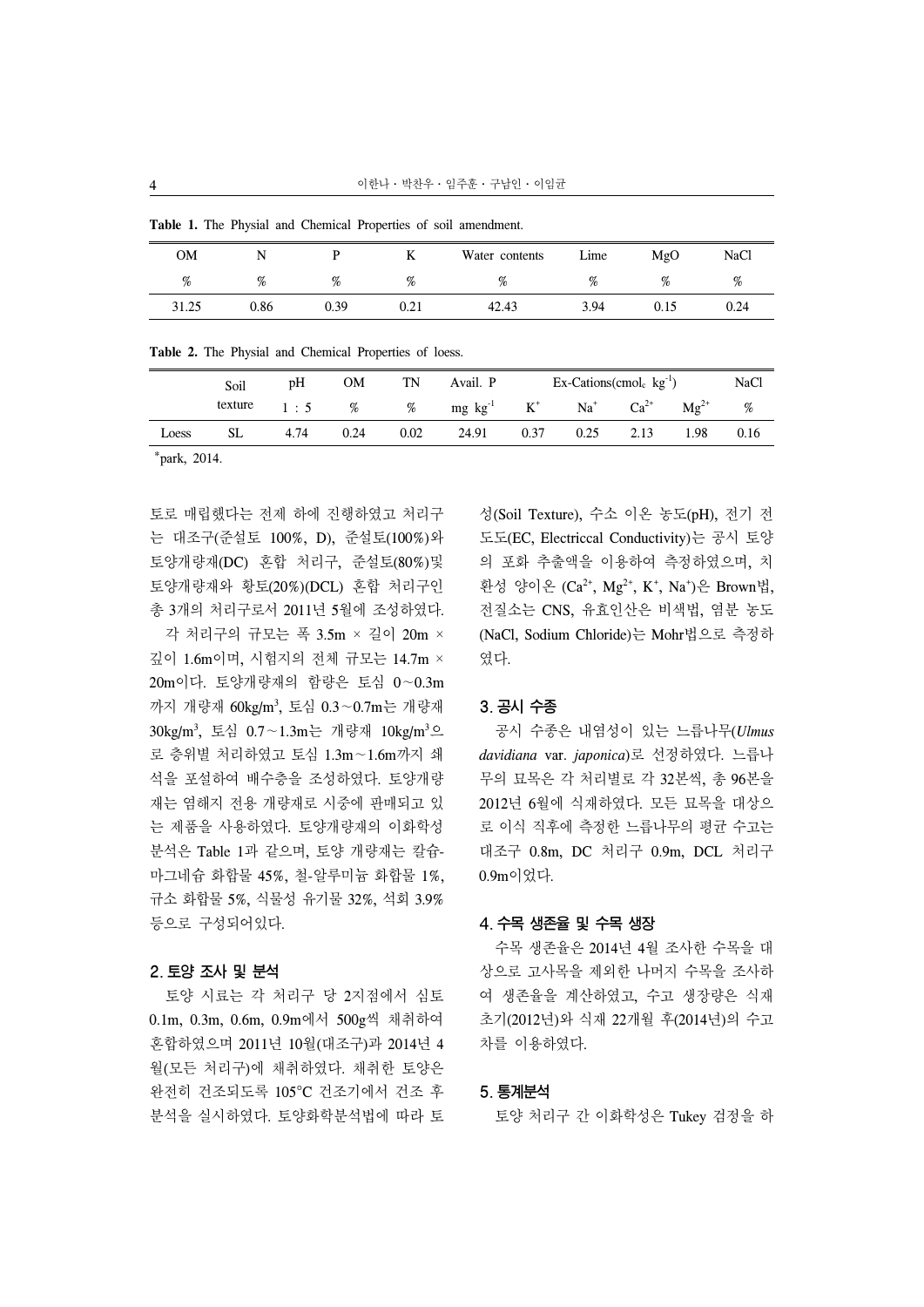였으며, 느릅나무의 수고와 토양 이화학성의 상 관관계분석을 하였다. 모든 통계는 통계 프로그 램인 SPSS를 이용하여 실시하였다.

## III. 결과 및 고찰

#### 1. 준설토의 토양 분석 결과

노출 간척지의 매입재료인 준설토에 대한 분 석 결과, 모래질이 80% 이상을 차지하고 있어 (Table 3) 보수성과 보비성이 낮을 것으로 판단 된다. 시험 조성 당년(2011년)에 이화학성을 분 석한 결과 pH 8.3 이상의 높은 알카리성을 띠었 으며, EC는 기준치 1보다 높은 1.22∼2.4dS m-1 를 보였다. 토양 영양 물질인 유기물, 전질소, 유효인산은 각각 0.25∼0.46%, 0.01%, 38.64∼ 75.18mg kg-1로 적정 수준에 미달하였다. 토심 0.6m 와 0.9m에서의 K<sup>+</sup>과 표토에서의 Na<sup>+</sup>을 제 외한 나머지의 치환성 양이온은 적성 수준이었

|  |  |  |  |  | Table 3. Particle size of dredged soil in 2011. |  |  |  |
|--|--|--|--|--|-------------------------------------------------|--|--|--|
|--|--|--|--|--|-------------------------------------------------|--|--|--|

다. 염분 농도 또한 0.2% 이하로 기존 연구들에 의해 알려진 준설토의 염분 함량보다 낮은 결과 를 보였다.

# 2. 토양개량재와 황토 혼합에 의한 준설토의 이화 학성 변화

D, DC, DCL의 처리구별 입도 분석 결과, 모 든 처리구에서 모래 함량이 80% 이상으로 높았 다(Table 5). 토양 개량에 의한 pH의 결과는, 모 든 처리구에서 pH 9.47∼8.03으로 알카리성을 보여 일반 산림토양 pH 5.8보다 훨씬 높은 수치 를 보였다(Table 6). 준설토는 pH는 2011년의 pH보다 2014년에 오히려 증가하였다. DC 처리 구와 DCL 처리구는 대조구에 비해 낮게 나타 났으나 DC 처리구와 DCL 처리구간의 차이는 나타나지 않았다(*P* > .05). 개량재 처리가 pH를 크게 낮출 것이라는 기대와는 달리 pH가 크게 낮아지지 않은 것은 개량재에 포함된 석회물에

|              | Soil             | Sand  | Silt  | Clay |
|--------------|------------------|-------|-------|------|
|              | depth            | %     | %     | %    |
|              | $\boldsymbol{0}$ | 84.60 | 14.12 | 1.28 |
| Dredged soil | 0.3              | 79.76 | 17.67 | 2.57 |
| (D)          | 0.6              | 84.54 | 12.89 | 2.57 |
|              | 0.9              | 85.48 | 11.95 | 2.57 |

|   | Soil depth   | pH             | ЕC                   | <b>OM</b>  | TN          | $Av-P$          |            | $Ex$ -Cations(cmol <sub>c</sub> kg <sup>-1</sup> ) |            |            | <b>NaCl</b> |
|---|--------------|----------------|----------------------|------------|-------------|-----------------|------------|----------------------------------------------------|------------|------------|-------------|
|   | m            | 1:5            | $dS$ m <sup>-1</sup> | %          | %           | $mg \, kg^{-1}$ | $K^+$      | $Na+$                                              | $Ca2+$     | $Mg^{2+}$  | %           |
|   | $\mathbf{0}$ | 8.34           | 2.42                 | 0.43       | 0.01        | 58.24           | 0.64       | 0.60                                               | 9.53       | 1.53       | 0.03        |
|   | 0.3          | 8.66           | 1.70                 | 0.46       | 0.01        | 75.18           | 0.64       | 0.47                                               | 9.70       | 1.66       | 0.02        |
| D | 0.6          | 9.11           | 1.22                 | 0.30       | 0.01        | 42.44           | 0.47       | 0.42                                               | 9.78       | 1.37       | 0.02        |
|   | 0.9          | 9.04           | 1.41                 | 0.25       | 0.01        | 38.64           | 0.43       | 0.45                                               | 7.53       | 0.98       | 0.03        |
|   | $Titer^{1}$  | $5.5 \sim 6.5$ | $\leq 1.0$           | $\geq 3.0$ | $\geq 0.06$ | $\geq$ 100      | $\geq 0.6$ | $\leq 0.5^{2}$                                     | $\geq$ 2.5 | $\geq 0.6$ | $\leq 0.2$  |

|  |  |  | Table 4. Chemical properties of dredged soil in 2011. |  |  |  |  |  |
|--|--|--|-------------------------------------------------------|--|--|--|--|--|
|--|--|--|-------------------------------------------------------|--|--|--|--|--|

<sup>1)</sup> Ministry of Land, Infrastructure and Transport. 2002. landscape plan standard

<sup>2)</sup> Soil fertilization handbook. 1995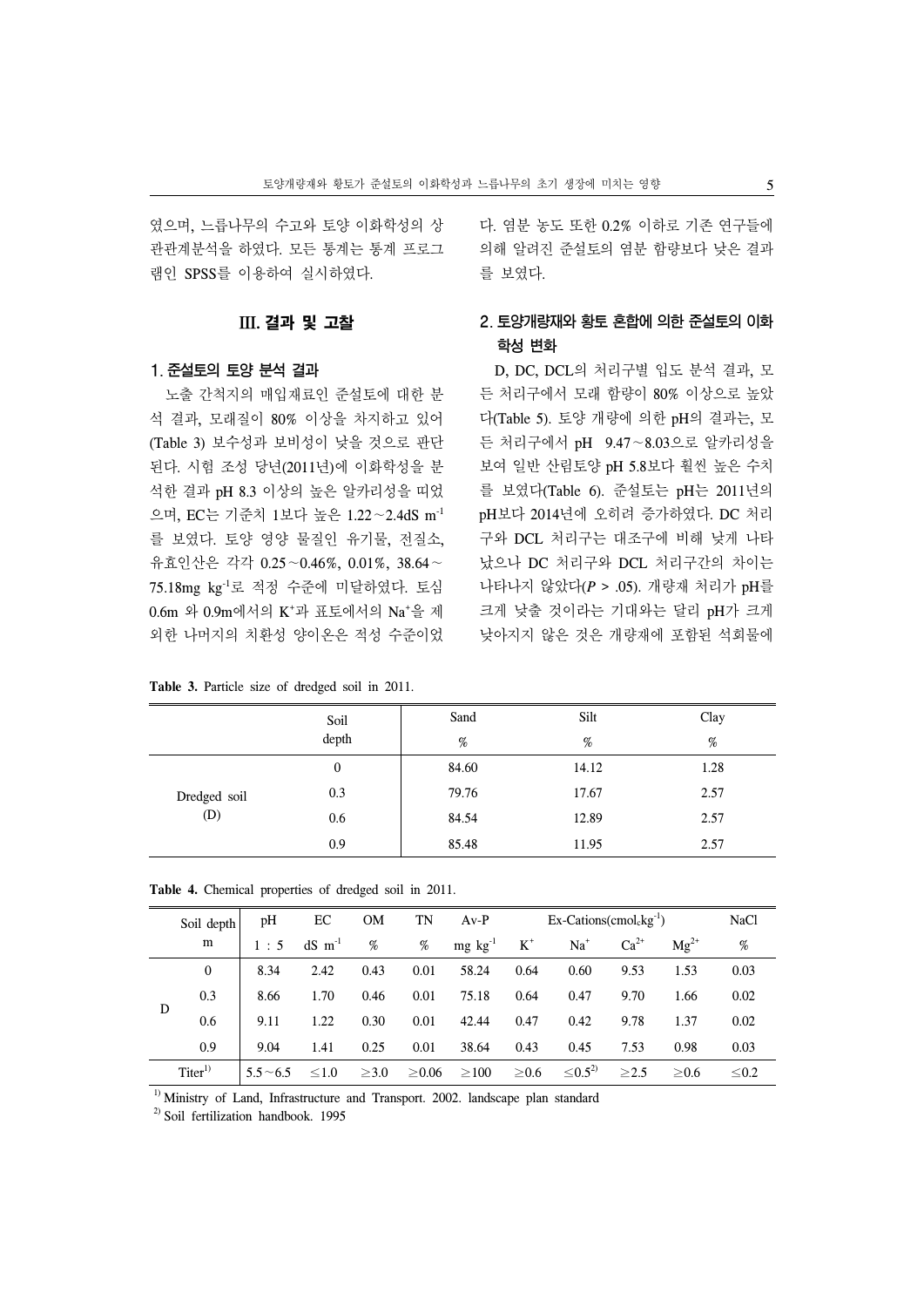| Soil depth |                     | Sand | Silt | Clay    |
|------------|---------------------|------|------|---------|
| m          | Treatment           | $\%$ | $\%$ | $\%$    |
|            | D                   | 86.0 | 9.8  | 4.2     |
| 0.1        | DC                  | 86.2 | 9.6  | 4.2     |
|            | DCL                 | 88.2 | 7.3  | 4.5     |
|            | D                   | 86.0 | 9.8  | 4.2     |
| 0.3        | $\operatorname{DC}$ | 86.0 | 10.4 | 3.5     |
|            | DCL                 | 83.9 | 10.3 | 5.8     |
|            | ${\bf D}$           | 88.1 | 9.0  | 2.9     |
| $0.6\,$    | $_{\mathrm{DC}}$    | 87.3 | 7.9  | $4.8\,$ |
|            | $\rm DCL$           | 81.4 | 12.2 | 6.4     |
|            | ${\bf D}$           | 86.9 | 9.2  | 3.9     |
| 0.9        | $\operatorname{DC}$ | 82.5 | 10.4 | 7.1     |
|            | $\rm DCL$           | 83.0 | 10.6 | 6.4     |

**Table 5.** Particle size of treatment plots in 2014.

|  |  |  | Table 6. Chemical properties of treatment plots in 2014. |  |  |  |  |  |
|--|--|--|----------------------------------------------------------|--|--|--|--|--|
|--|--|--|----------------------------------------------------------|--|--|--|--|--|

| depth | Treat       | pH                | EC                   | <b>OM</b>         | TN                | $Av-P$             |                   |                   | $EX$ -Cations(cmol <sub>c</sub> kg <sup>-1</sup> ) |                   | <b>NaCl</b> |
|-------|-------------|-------------------|----------------------|-------------------|-------------------|--------------------|-------------------|-------------------|----------------------------------------------------|-------------------|-------------|
| m     | ment        | 1:5               | $dS$ m <sup>-1</sup> | %                 | %                 | $mg \, kg^{-1}$    | $K^+$             | $Na+$             | $Ca^{2+}$                                          | $Mg^{2+}$         | %           |
|       | D           | 8.45 a            | 0.45a                | 0.47 <sub>b</sub> | 0.02 <sub>b</sub> | 22.21 c 0.34 ab    |                   | 0.07              | 6.04 b                                             | 1.30 <sub>b</sub> | 0.01        |
| 0.1   | DC          | 8.24 <sub>b</sub> | 0.38 <sub>b</sub>    | 1.14a             | 0.05 a            | 69.42 a            | 0.31 <sub>b</sub> | 0.06              | $3.34\ c$                                          | $0.74 \text{ c}$  | 0.01        |
|       | <b>DCL</b>  | 8.28 <sub>b</sub> | 0.49a                | 0.97 a            |                   | $0.03$ ab 57.89 b  | 0.38a             | 0.07              | 6.58a                                              | 1.49a             | 0.01        |
|       | D           | 8.89 a            | 0.50 <sub>b</sub>    | $0.44\,c$         | 0.01 <sub>b</sub> | $20.60 \text{ c}$  | 0.51a             | 0.08a             | 8.00a                                              | 1.16 <sub>b</sub> | 0.00        |
| 0.3   | DC          | 8.46 <sub>b</sub> | 0.57a                | 0.68 <sub>b</sub> | 0.02a             | 43.87 <sub>b</sub> | 0.22 <sub>b</sub> | 0.05 <sub>b</sub> | 3.70 <sub>b</sub>                                  | $0.85$ c          | 0.01        |
|       | <b>DCL</b>  | 8.48 <sub>b</sub> | 0.55a                | 1.01 a            | 0.02a             | 63.50 a            | 0.45a             | 0.08a             | 8.16 a                                             | 1.92a             | 0.01        |
|       | D           | 9.47a             | 0.64 a               | 0.46 <sub>b</sub> | 0.01              | 22.50c             | 0.54a             | 0.14 a            | 10.00 a $0.53$ c                                   |                   | 0.01        |
| 0.6   | DC          | 8.59 <sub>b</sub> | 0.59 b               | 0.51 <sub>b</sub> | 0.02              | 31.50 b            | 0.52a             | 0.08 <sub>b</sub> | $6.22\text{ c}$                                    | 1.86h             | 0.01        |
|       | <b>DCL</b>  | 8.64 <sub>b</sub> | $0.61$ ab            | 0.77a             | 0.02              | 47.38 a            | 0.53a             | 0.16a             | 8.37 <sub>b</sub>                                  | 2.53a             | 0.01        |
|       | D           | 9.18a             | 0.59 b               | 0.42 b            | 0.01 <sub>b</sub> | $19.02 \text{ c}$  | $0.24$ c          | 0.12 b            | $5.41\text{ c}$                                    | $0.45$ c          | 0.00        |
| 0.9   | DC          | $8.03 \text{ c}$  | $0.47\,c$            | 1.98a             | $0.08$ a          | 97.45 a            | 0.72a             | $0.08\,c$         | 6.93 b                                             | 1.85 <sub>b</sub> | 0.01        |
|       | <b>DCL</b>  | 8.75 <sub>b</sub> | 0.66a                | 0.62 <sub>b</sub> | 0.01 <sub>b</sub> | 38.78 b            | 0.53 b            | 0.28a             | 7.60a                                              | 2.46a             | 0.01        |
|       | $Titer^{1}$ | $5.5 - 6.5$       | $\leq 1.0$           | $\geq 3.0$        | $\geq 0.06$       | $\geq 100$         | $\geq 0.6$        | $\leq 0.5^{2}$    | $\geq 2.5$                                         | $\geq 0.6$        | $\leq 0.2$  |

The mean difference is significant at the 0.05 level.

<sup>1)</sup> Ministry of Land, Infrastructure and Transport. 2002. landscape plan standard

<sup>2)</sup> Soil fertilization handbook. 1995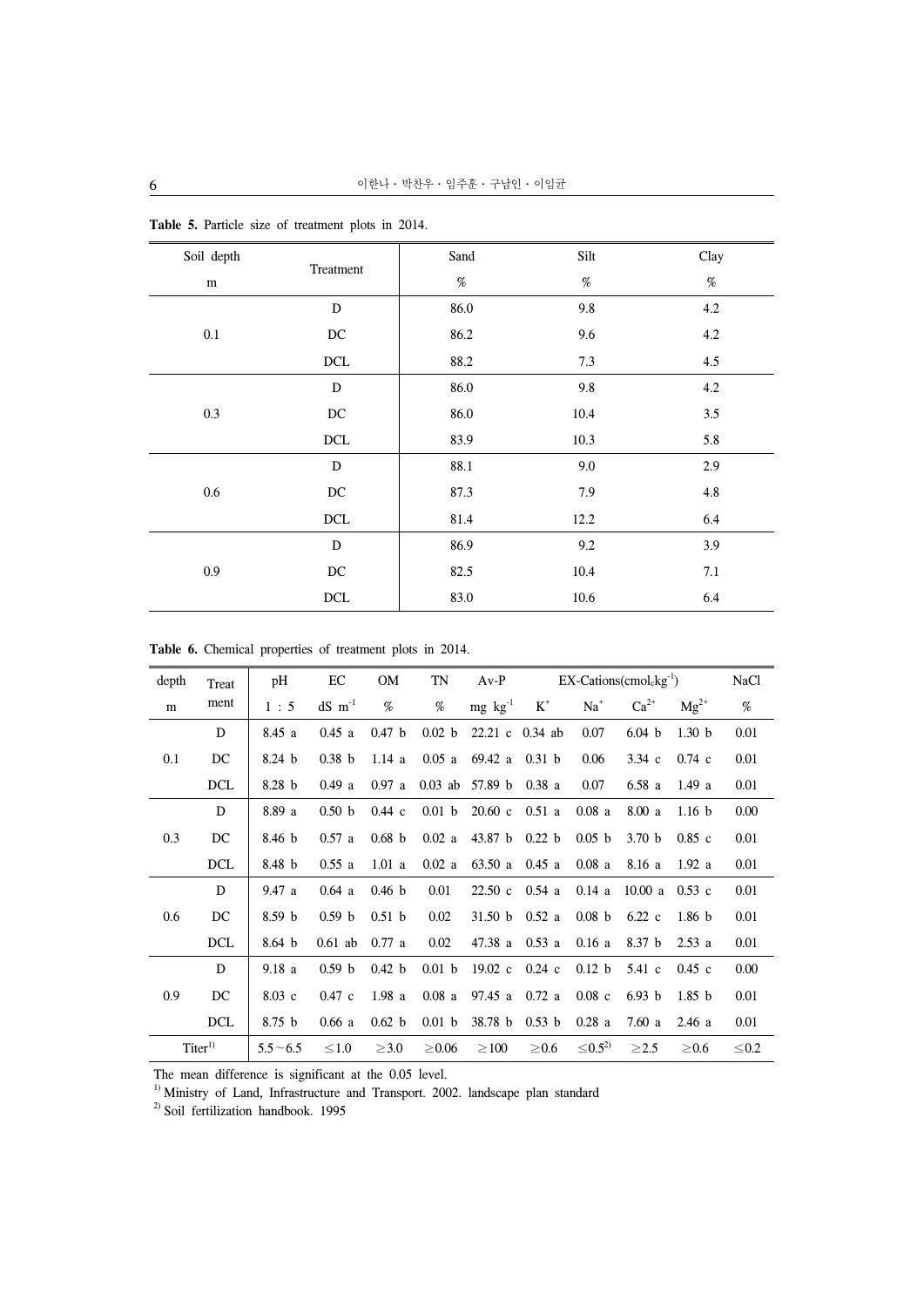의한 것으로 판단된다(Lee et al., 2012).

EC는 대조구(2014년)에서 0.45∼0.64dS m-1 로 2011년도 1.22∼2.42dS m-1에 비해 현저하게 낮아졌으며, 모든 처리구에서 0.38∼0.66dS m-1 로 적정 수준인 1dS m-1 미만을 보였다(Table 6). 토양 내 영양 물질인 유기물, 총질소 유효인 산 함량은 대조구, DC 처리구, DCL 처리구 각 각 유기물 0.42∼0.27%, 0.51∼1.14%, 0.62∼ 1.01%, 총질소 0.01∼0.02%, 0.02∼0.08%, 0.01 ∼0.03%, 유효인산 19.02∼22.50mg kg-1, 31.50 ∼97.45mg kg-1, 38.78∼63.50mg kg-1로 나타났 다(Table 6). 유기물, 총질소, 유효인산의 함량은 대조구보다 처리구에서 높았으며, 특히 유효인 산의 함량은 대조구보다 DC 처리구와 DCL 처 리구에서 각 1.4∼5.1배, 2.0∼3.1배 높은 유의차 를 보였다(*p* < .05)(Table 6). 영양 물질의 함량 증가는 토양개량재 내에 포함되어 있는 미생물 의 활동에 의한 것으로 추정되며(Clarholm, 1981), 본 연구의 개량재 처리구에서 양분 함량 증가는 질소와 인의 함량이 증가할수록 갯버들 의 생장이 왕성했던 Seo et al.,(2005)의 연구 결 과와 마찬가지로 수목 생육에 영향을 주었을 것 으로 기대된다. 모든 처리구의 유효인산의 함량 (2014년)은 2011년 대조구(42.44∼75.18mg kg-1) 보다 감소하였다.

토양 내 염분 함량은 대조구와 처리구 모두에 서 기준치 0.2% 이하를 유지하였다(Table 6). 본 연구에서 염분 함량이 감소한 것은 조성 후 3년 이 경과되어 자연적인 제염 작용의 영향이 큰 것 으로 판단되며, 이러한 결과는 염류가 충분히 용

탈 될 수 있도록 1∼2년간 방치해야 제염 작용 이 잘 이루어 질 수 있다고 한 Byun(2006)의 결 과와 같다. 개량재 처리로 인한 염분 농도 감소 효과를 판단하긴 어렵다.

치환성 양이온의 함량은 Table 6과 같다. 조 경설계기준에 따르면 K<sup>+</sup>, Ca<sup>2+</sup>, Mg<sup>2+</sup>, Na<sup>+</sup>의 적 정 범위는 각각 0.6cmolckg<sup>-1</sup> 이상, 0.5cmolckg<sup>-1</sup> 이하, 2.5cmolckg-1 이상, 0.6cmolckg-1 이상의 범 위이다. 2014년도 준설토의 치환성 양이온(K<sup>+</sup>, Ca<sup>2+</sup>, Mg<sup>2+</sup>, Na\*)은 2011년도 대조구에 비해 모 두 감소하였다. K+ 은 대조구와 처리구 모두 0.24∼0.54cmolckg-1로 적정 범위에 미달하여 개 량재의 처리로 향상하지 못한 것으로 판단되었 다. Na+ 의 함량은 DC 처리구에서 가장 많이 감 소하였고, 모든 처리구에서 적정 수준에 도달하 였다. Ca2+은 대조구에 비해 DC 처리구가 0.6배 ∼1.3배, DCL 처리구는 0.8∼1.4배 증가하였다. Mg2+의 함량은 DCL 처리구에서 대조구 보다 1.1배∼5.5배 증가하였다. 또한 토심 0.9m에서 다른 토심의 치환성 양이온의 함량보다 높은 것 은 중력에 의한 치환성 양이온의 이동 혹은 수 목의 뿌리에 의한 치환성 양이온의 흡수로 토심 0.1∼0.3m(근권부)의 함량보다 높은 것으로 판 단된다(Parvathy et al., 2014).

# 3. 토양개량재의 수목 생육 촉진 효과

느릅나무의 수고는 가시적으로 DC 처리구와 DCL 처리구의 생육이 대조구 보다 좋은 것을 확인할 수 있었다(Figure 2). 느릅나무의 생존율 은 대조구 84%, DC 처리구 81%, DCL 처리구



**Figure 2.** Growth of *Ulmus davidiana* var. *japonica* (a, control; b, DC plot; c, DCL plot).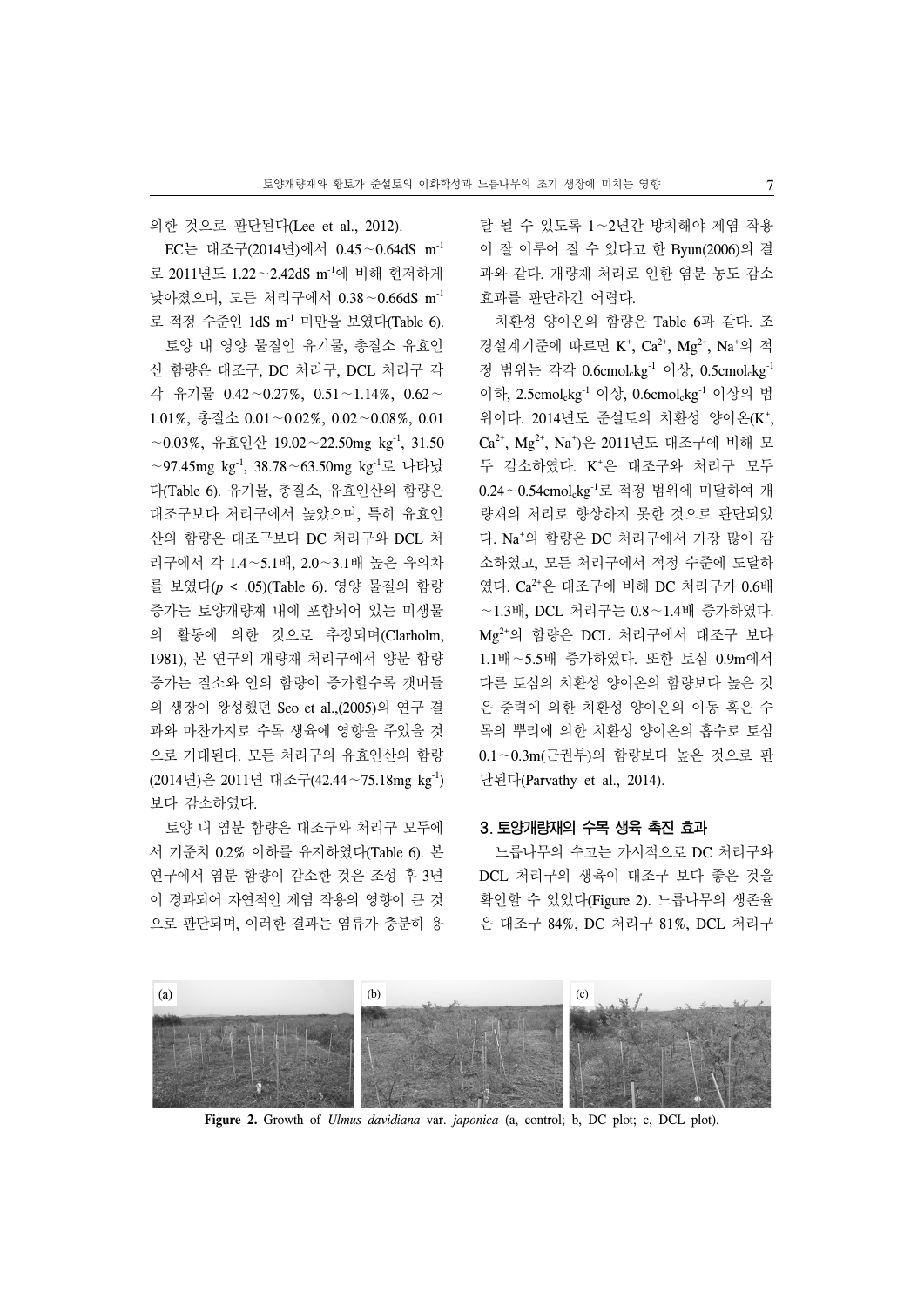

**Figure 3.** The survival rates and heights of *Ulmus davidiana* var. *japonica.*

98%로 모든 처리구에서 80% 이상의 높은 생존 율을 보였다(Figure 3). 이는 이팝나무의 생존율 이 준설토 및 산지 토양과 개량재가 혼합된 토 양에서 자란 이팝나무가 준설토에서 자란 이팝 나무보다 7∼10배 높게 나타났다는 결과와 동 일하였다(Park, 2014).

느릅나무의 수고는 대조구 0.8m, DC 처리구 1.1m, DCL 처리구 1.1m로 처리구에서 대조구에 비해 1.4배 높았지만 DC 처리구와 DCL 처리구 간의 유의적인 차이는 보이지 않았다(Figure 3). 처리구에서 수목의 생장이 좋은 것은 준설토의 개량에 의한 토양의 이화학성의 변화가 수목의 생장에 도움을 주었을 것으로 예측된다. 따라서 정확한 상관관계를 확인하고자 상관관계분석을 실시하였다.

4.느릅나무의 수고와 토양 이화학성 간의 상관관계

수고는 토양의 환경에 따라 수목의 양분 흡

**Table 7 .** Correlation between heights of *Ulmus davidiana* var. *japonica* and Physial and Chemical Properties of soil.

|                 | Height       | Sand                 | Silt         | Clay         | pH           | <b>OM</b>    | TN           | Av.P         | $K^+$        | $Na+$        | $Ca+$        | $Mg^+$       | EC           |
|-----------------|--------------|----------------------|--------------|--------------|--------------|--------------|--------------|--------------|--------------|--------------|--------------|--------------|--------------|
| Height          | $\mathbf{1}$ | $-444$ <sup>**</sup> | .160         | $.603**$     | $-.671**$    | $.539**$     | $.459**$     | $.706***$    | .162         | .052         | $-.224$      | $.609**$     | .014         |
| Sand            |              | $\mathbf{1}$         | $-.861**$    | $-.866$ **   | .327         | $-.438**$    | $-.340*$     | $-.457***$   | $-.471**$    | $-.419*$     | $-213$       | $-.740**$    | $-.146$      |
| Silt            |              |                      | $\mathbf{1}$ | $.493**$     | $-.063$      | .164         | .078         | .182         | .185         | $.352*$      | .133         | $.401*$      | .171         |
| Clay            |              |                      |              | $\mathbf{1}$ | $-.498**$    | $.589**$     | $.507**$     | $.604**$     | $.625***$    | $.372*$      | .234         | $.874***$    | .082         |
| pH              |              |                      |              |              | $\mathbf{1}$ | $-.698**$    | $-.743**$    | $-.772**$    | $-.060$      | $.412*$      | $.477**$     | $-.379*$     | $.632**$     |
| OM              |              |                      |              |              |              | $\mathbf{1}$ | $.943**$     | $.944***$    | $.417*$      | $-.230$      | $-.105$      | .264         | $-.442**$    |
| TN              |              |                      |              |              |              |              | $\mathbf{1}$ | $.896**$     | $.377*$      | $-.333*$     | $-.233$      | .174         | $-.558**$    |
| AP              |              |                      |              |              |              |              |              | $\mathbf{1}$ | $.336*$      | $-0.222$     | $-.177$      | .322         | $-.420*$     |
| $\mbox{K}^*$    |              |                      |              |              |              |              |              |              | $\mathbf{1}$ | .313         | $.675***$    | $.571**$     | .195         |
| $\mathrm{Na}^+$ |              |                      |              |              |              |              |              |              |              | $\mathbf{1}$ | $.445***$    | $.451**$     | $.684**$     |
| $\mathrm{Ca}^+$ |              |                      |              |              |              |              |              |              |              |              | $\mathbf{1}$ | $.363*$      | $.505**$     |
| $Mg^+$          |              |                      |              |              |              |              |              |              |              |              |              | $\mathbf{1}$ | .277         |
| $\rm EC$        |              |                      |              |              |              |              |              |              |              |              |              |              | $\mathbf{1}$ |

\*\* Correlation is significant at the 0.01 level (2-tailed).

\* Correlation is significant at the 0.05 level (2-tailed).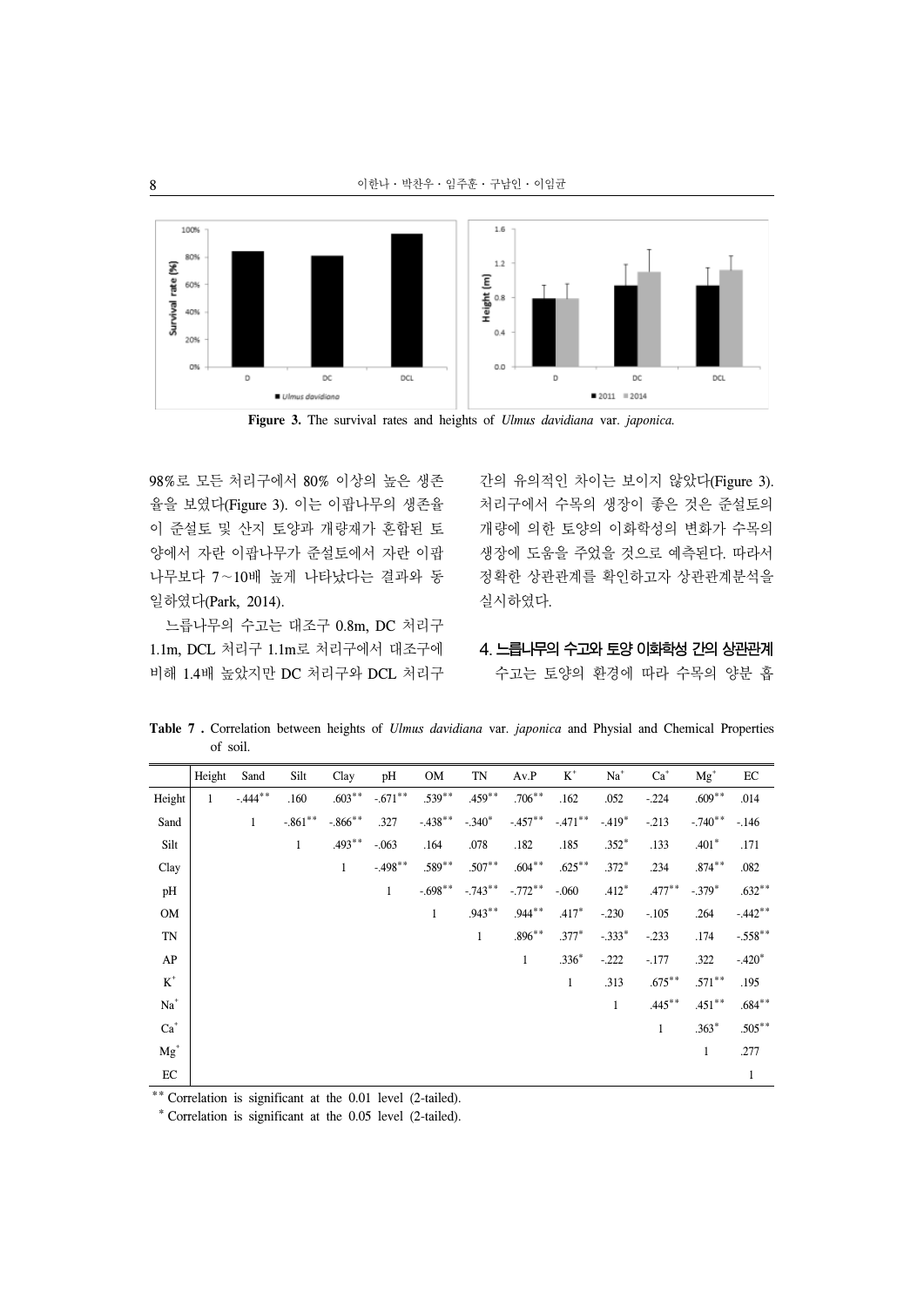수와 이용이 결정되며, 토양의 이화학성과 토성 은 토양의 개량에 따라 충분히 개선될 수 있다. 느릅나무의 생육을 대표할 수 있는 인자로는 수 고와 흉고직경(근원경), 생존율이 있지만 그 중 생육 상황을 쉽게 알 수 있고 뚜렷하게 볼 수 있는 수고를 이용하여 느릅나무의 수고와 토양 의 이화학성 인자들의 상관을 분석하여 느릅나 무의 수고 생장을 향상시킬 수 있는 방안을 모 색코자 하였다. 따라서 느릅나무의 수고와 토양 간의 상관관계를 보기 위하여 상관관계분석을 실시하였다.

상관관계 분석 결과, 토성을 결정하는 모래, 미사, 점토 중 모래는 수고와 부의 상관을 보였 고, 점토는 정의 상관을 보였다. 토양 이화학성 의 pH는 부의 상관을 보였고, 토양 양분인 유 기물, 총질소, 유효인산과는 모두 정의 상관을 보였다. 치환성 양이온 중 치환성 마그네슘만 이 유의성 있는 정의 상관을 보였다(*p* < 0.01) (Table 7).

# IV. 결 론

본 연구는 토양개량재가 준설토의 이화학적 특성의 변화와 수목 생육 향상 효과를 검증하기 위하여 실시하였다. 시험구는 준설토, 준설토와 개량재의 혼합구 그리고 준설토 및 개량재와 황 토 혼합구로 조성 하였다. 토양 개량 효과를 위 해 토양 이화학성을 분석하고, 수목의 생존율과 수고를 측정하여 유의적 차이를 규명하였다. 토 양 이화학성과 수고의 상관분석을 실시하였으 며 그 결과는 다음과 같다.

1. 토양의 pH는 적정 기준에 미치지 못하였 지만 준설토와 개량재 혼합처리구, 준설토 및 개량재와 황토 혼합 처리구에서 대조구에 비해 유의적인 차이로 감소하였다. 하지만 안정적인 수목 생육을 위해서는 pH를 더 낮추어야 할 것 으로 판단된다.

2. 처리구의 총질소, 유기물, 유효인산의 함 량은 대조구에 비해 증가하였으며, 느릅나무의 수고와 토양 내 영양 물질은 높은 상관관계를 보이며 수고의 생장에 영향을 준 것으로 판단 된다.

3. 염분 함량과 치환성 나트륨의 함량은 대조구 와 처리구에서 적정 범위(0.2% 이하, 0.5cmol.kg<sup>-1</sup> 이하)로 감소하였으며, 개량재의 영향 보다는 자 연적인 요인에 의한 것으로 판단된다.

4. 느릅나무 생존율은 준설토 및 개량재와 황토 혼합 처리구에서 98%로 가장 높았으며, 모든 처리구에서 80%이상으로 높았다. 느릅나 무의 수고는 처리구에서 대조구에 비해 높았 으며, 준설토와 개량재 혼합처리구와 준설토 및 개량재와 혼합처리구는 유의차를 보이지 않았다.

5. 느릅나무의 수고와 토양의 이화학성의 상 관관계분석을 한 결과, 수고에 영향을 미치는 토양의 이화학성 인자는 모래와 점토의 함량, pH, 영양 물질, 치환성 마그네슘과 1% 유의수 준에서 수고에 유의적인 영향을 주는 것으로 밝 혀졌으며, pH와는 부(-)의 상관관계를 형성하는 것으로 나타났다.

본 연구는 토양개량재가 준설토의 이화학적 특성의 변화와 느릅나무의 생육에 미치는 효 과를 검증하기 위한 것으로 토양개량재와 토 양개량재 및 황토의 혼합이 준설토의 이화학 성을 향상하는 것으로 확인되었으며, 황토를 혼합하는 것이 토양개량재 단일 처리 보다 향 상하는 것으로 나타났다. 느릅나무의 수고는 개량재의 처리에서 향상하였으나, 개량재와 개량재 및 황토의 혼합토양간의 차이가 없었 다. 본 연구는 수목의 초기생육에 관한 연구 로 추후 지속적인 모니터링이 필요하며, 초기 정착 후 토양의 조건뿐 아니라 바람에 의한 생육의 영향에 관한 연구가 필요할 것으로 판 단된다.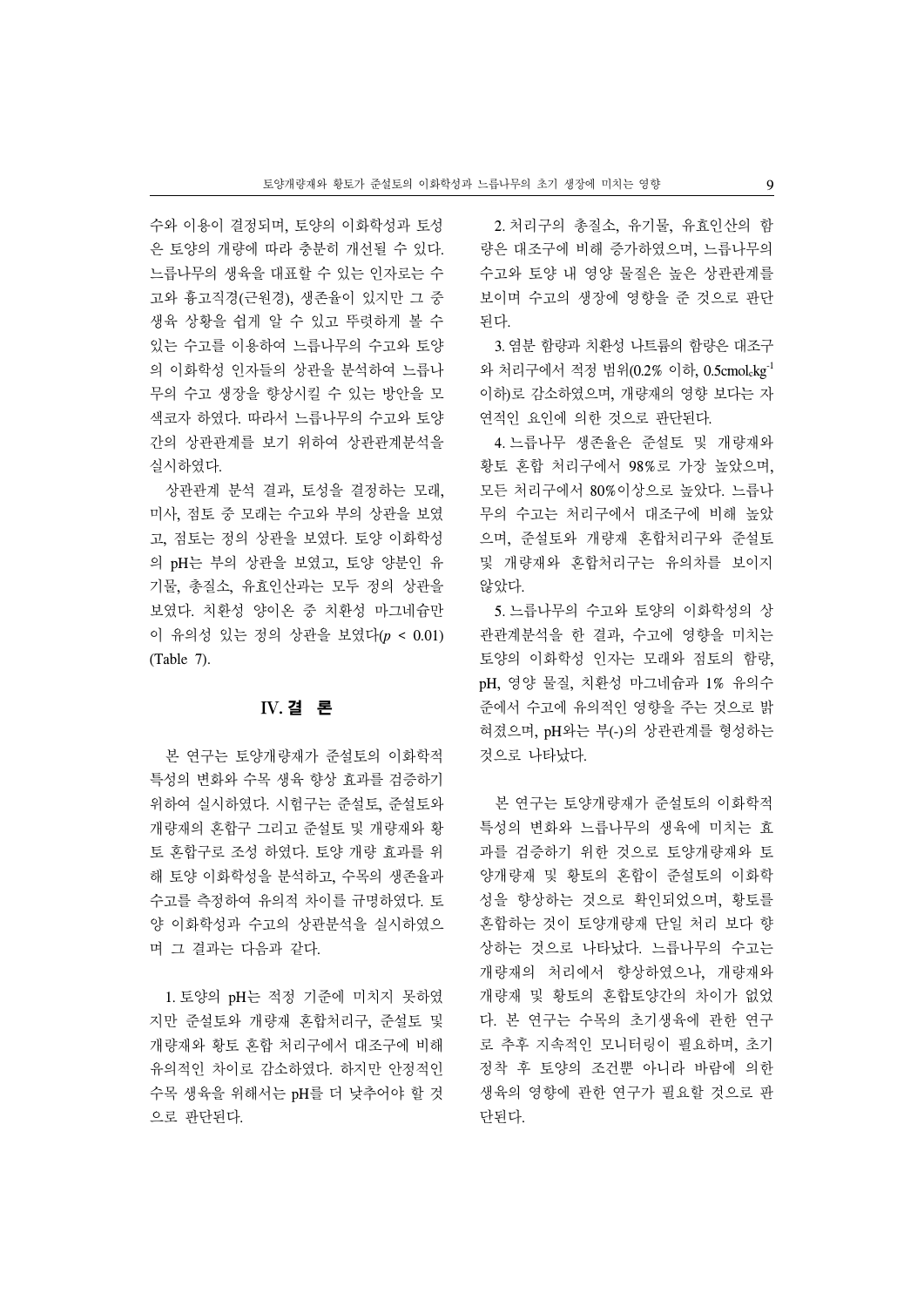#### **References**

- Bernstein, L. and A. D. Ayers. 1971. Method for determining souters in the cell walls of leaves. Plant Physiological. 47: 361-365.
- Byun JK. 2006. Tree health volum 11: The recording technology of the tree. pp. 29-43.
- Clarholm, M. 1981. Protozoan grazing of bacteria in soil-limpact and importance. Microbial Ecology. 7(4): 343-350.
- Houng JY. 2002. Zeolite formation from Kochang hwangto. Proceedings of the Korea Environmental Sciences Society Conference, May. 24-25, 2002. pp. 179-182.
- Hu YM. 2003. A study on the Application of Environmentally friendly protection method to the inside slope of sea dike. Korea Rural Community Corporation. pp. 26, 92.
- Huttermann, A.․Zommorodi, M.․Reise, K. 1999. Addition of Hydrogels to soil for prolonging the survival of *pinus halepensis* seedlings subject to drought. Soil and Tillage Research. 50(3-4): 295-304.
- Jeong SI․Sohn IS․Jeong SH and Jeong BG. 2010. Development of biomedia using waste sewage sludge - Evaluation of basic properties and betermination of optimum mixing ratio of sludge and loess -. Journal of Korean Society on Water Quality. 26(2): 225-230.
- Kim DG. 2001. Physico-chemical properties of soils at the ground of landscape planting in reclaimed land from the sea. Journal Korean Environment Restoration and Revegetation Technology. 4(4): 12-18.
- Kim  $YS \cdot$  Kim TS and Hum SK. 2009. The change of soil physiochemical properties by mixture ratio of inorganic soil amendments. Korea Turfgrass Society. 23(2): 271-278.
- Lee  $SE \cdot Kim HJ \cdot Park MS$  and Chung DY. 2012. Understanding to enhance efficiency of nitrogen uses in a reclaimed tidal soil. Korean Journal of Soil Science and Fertilizer. 45(6): 955-960.
- Lovely, J. 1976. Relative significance of electrolyte and cation exchange effects when gypsum is applied to a sodic clay soil. Australian Journal of Soil Research. 14: 361-371.
- Ministry of Land, Infrastructure and Transport. 2002. landscape plan standard. Ministry of Land, Infrastructure and Transport. pp. 356.
- Park CB ⋅ Hwang KS and Lee YB. 1992. Effects of source and mixing ratio of green topsoil on growth-quality of creeping bentgrass. Korea Turfgrass Society. 6(1): 1-10.
- Park CW ⋅ Koo NI ⋅ Kwon JO ⋅ Lee JH. 2014. The effect of dredged soil improvement on soil chemical conditions and plant growth at the slope of saemanguem sea dike. Korean Journal of Soil Science and Fertilizer. 47(1): 16-22.
- Park HS · Lee SS and Lee SC. 2003. Physiological characteristics and death rate of planted trees in reclaimed seaside areas. Journal of the Korean Institute of Landscape Architecture. 31(2): 94-101.
- Parvathy P. C.  $\cdot$  A. N. Jyothi  $\cdot$  K. S. Joun and J. Sreekumar. 2014. Cassava Starch Based Superabsorbent Polymer as Soil Conditioner: Impact on Soil Physico-Chemical and Biological Properties and Plant Growth. CLEAN-Soil, Air, Water, www.clean-jorunal.com
- Woo BM. 2003. The damaged land environment revegetation engineering. Seoul National University. pp. 558.
- Seo BS · Choi SM and Park CM. 2005. Growth characteristics and removal effect of nitrogen and phosporus of *Salix gracilistyla* grown in